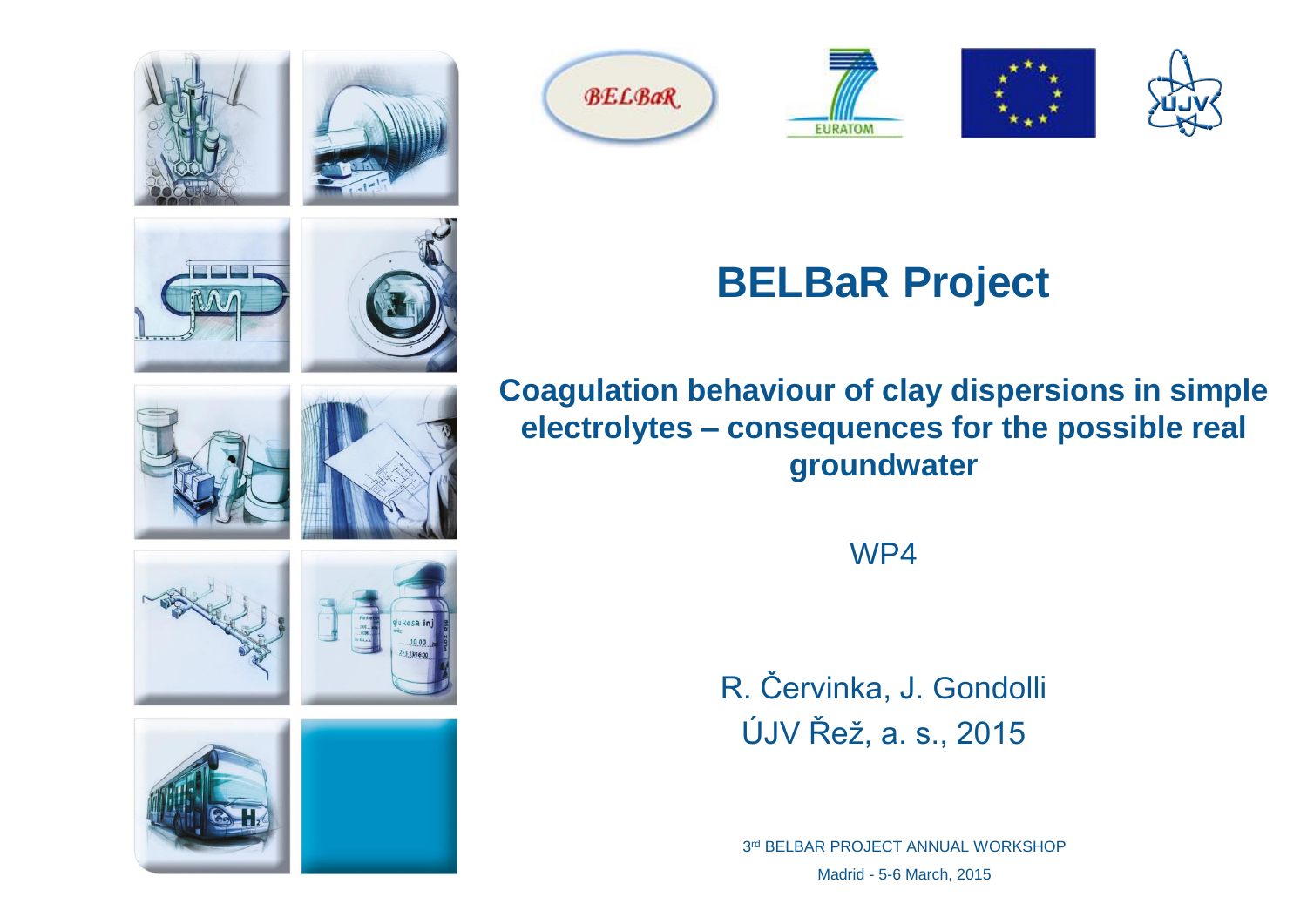## **Objectives of coagulation studies**



- **The coagulation experiments with dilute clay suspensions are** performed mainly for prediction of colloids stability during the transport in the far field
	- The chemistry of groundwater has dominant impact on clay colloids stability and therefore the potential influence of relevant Czech granititc groundwaters from Bohemian Massif was studied

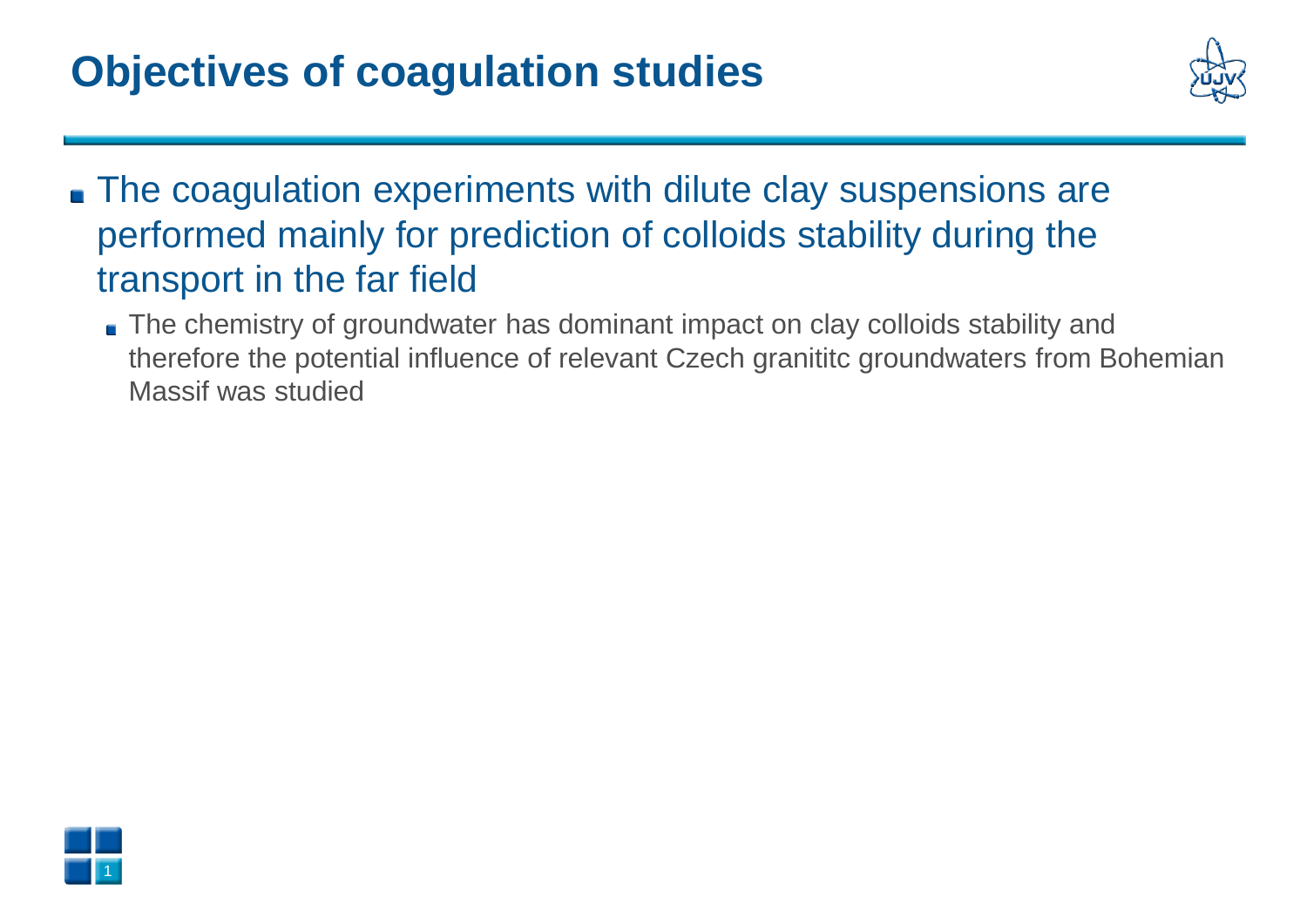## **Coagulation of clay dispersions by inorganic cations – previous results**



#### ■ Series of test-tube tests

- The  $C_C$  of univalent cations (Na<sup>+</sup>, K<sup>+</sup>) and divalent cations (Ca<sup>2+</sup>, Mg<sup>2+</sup>) were determined in the series of test-tube coagulation tests
- Bentonite B75 in Na<sup>+</sup> as suspension in distilled water (0.005 %, 0.05 % and 0.5 % w/w)
- Electrolytes (NaCl, KCl, CaCl<sub>2</sub> and MgCl<sub>2</sub>)
- The final pH of solutions from 6.0 to 7.4
- The visual inspection after 30 min. after the mixing, 24 hours after the re-mixing of the suspension and more than 48 hours and later with laser light beam<sup>1)</sup>. Colloids presence confirmed by photon cross correlation spectroscopy (PCCS)





1} Berg J. C. (2010). An Introduction to Interfaces and Colloids: The Bridge to Nanoscience. World Scientific Publishing Co. Pte. Ltd., Singapore, 785 pp.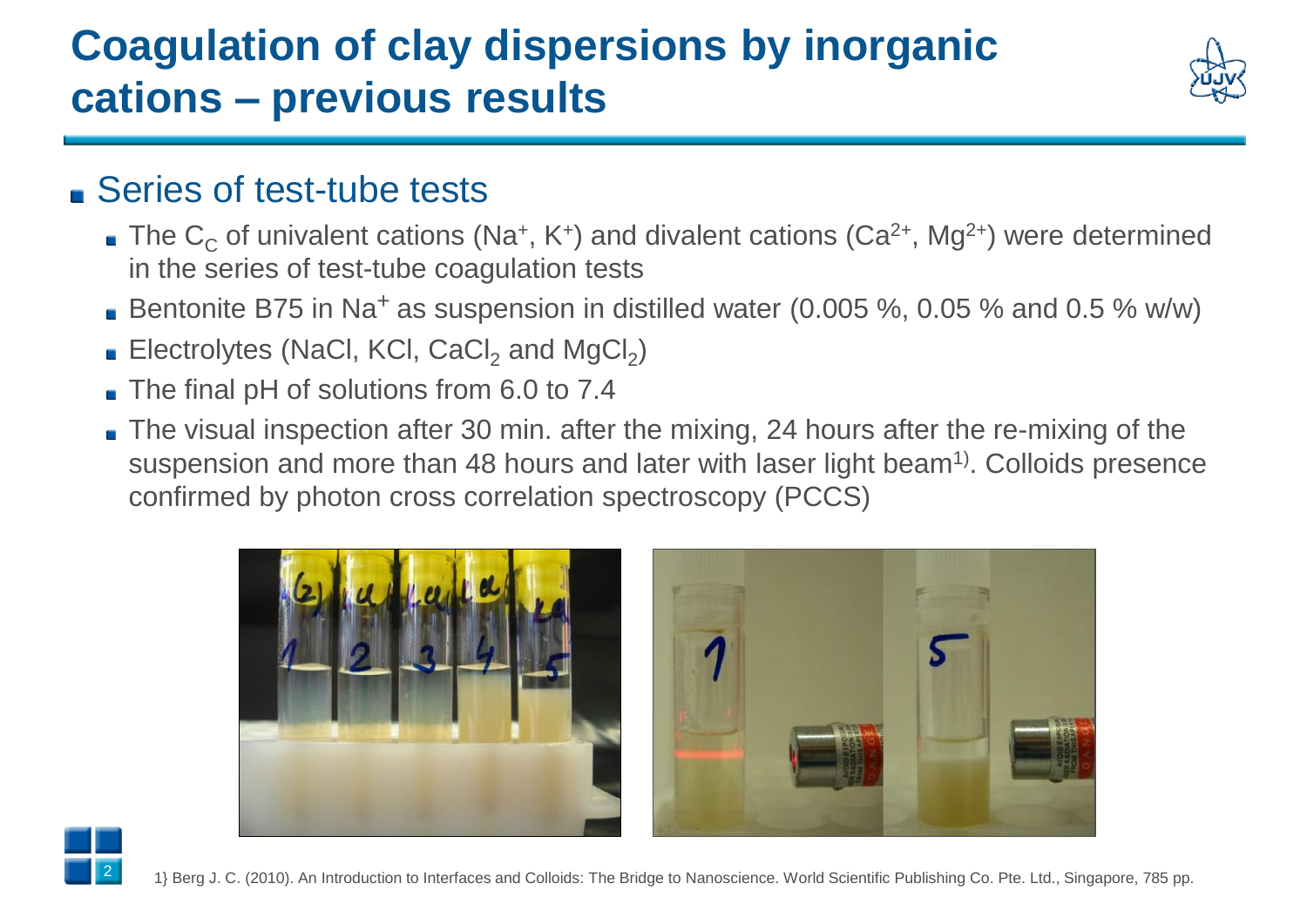## **Coagulation of clay dispersions by inorganic cations – previous results**



- Does the cation exchange influence the  $C_{\rm C}$ ?
	- For dilute clay suspensions (up to 5g/l), the effect of cation exchange on  $C_C$  was not observed

|        |                  | B75 Na+ 15/11/12 Clay susp. - pool of exchangeable cations |                |              |  |
|--------|------------------|------------------------------------------------------------|----------------|--------------|--|
|        | Cation occupancy | $0.005\,\%$ w/w                                            | $0.05\,\%$ w/w | $0.5\%$ w/w  |  |
|        | meq/100g         | 50                                                         | 500            | 5000 mg/l    |  |
| $Na+$  | 33.97            | 0.0                                                        | 0.2            | $1.7$ mmol/l |  |
| $K+$   | 1.39             | 0.0                                                        | 0.0            | $0.1$ mmol/l |  |
| $Mg2+$ | 6.21             | 0.0                                                        | 0.0            | $0.2$ mmol/l |  |
| $Ca2+$ | 19.24            | 0.0                                                        | 0.0            | $0.5$ mmol/l |  |

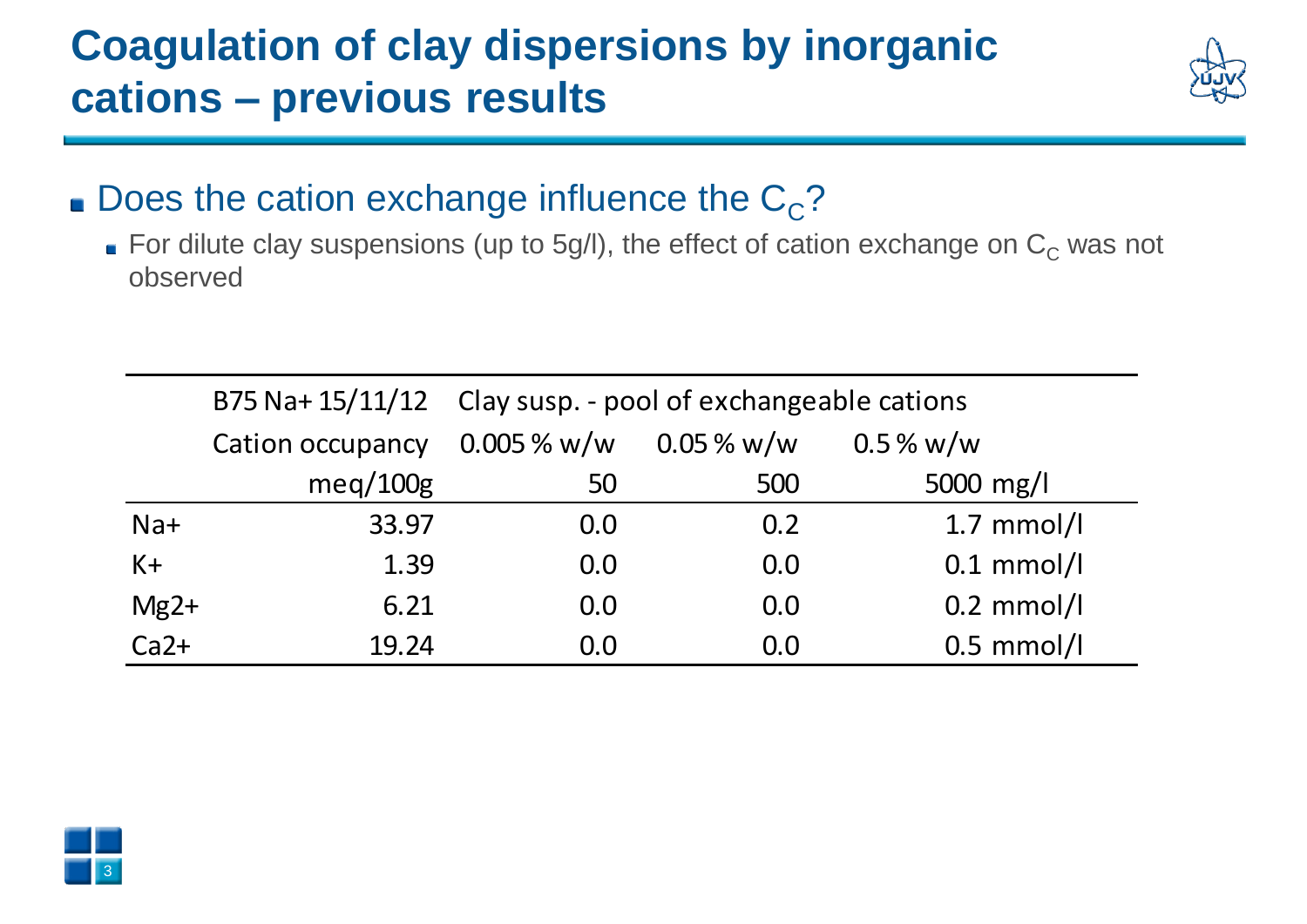### **Coagulation of clay dispersions by inorganic cations – previous results**





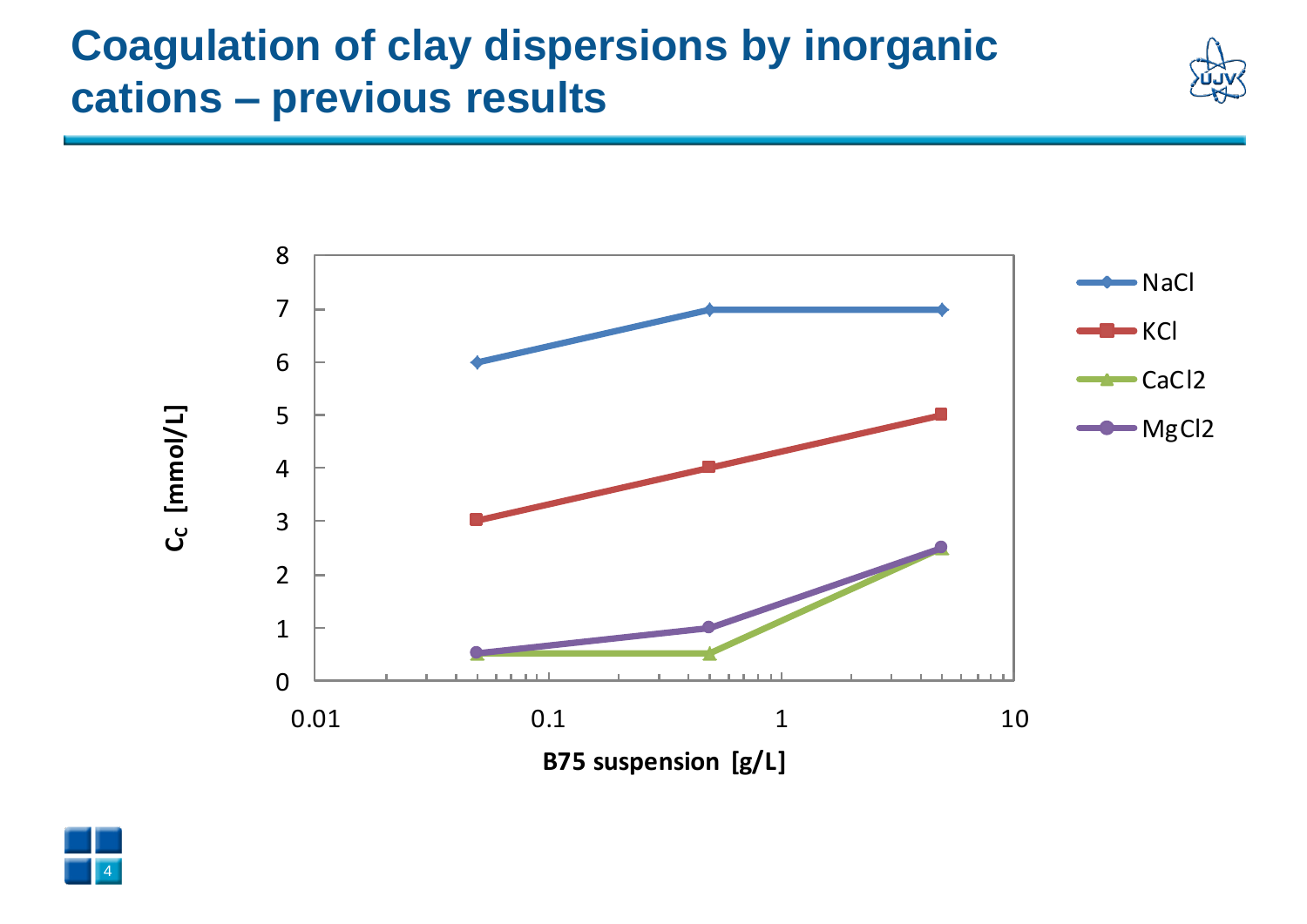## **Coagulation kinetics of clay dispersions by inorganic cations – previous results**





Bentonite B75 in Na<sup>+</sup> as suspension in distilled water - 0.005 % w/w

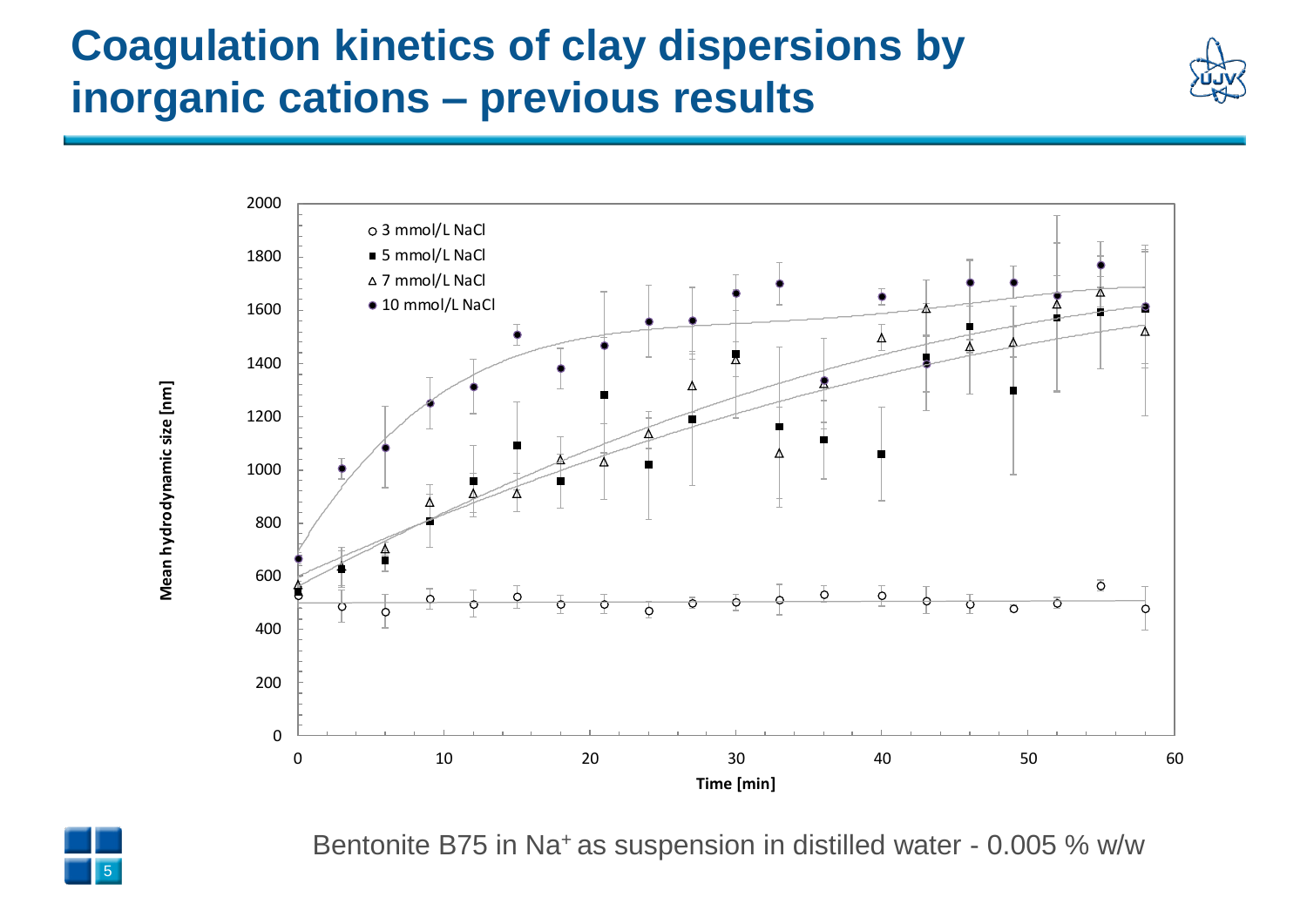# **Coagulation of clay dispersions by inorganic cations (Na<sup>+</sup> , K<sup>+</sup> , Li<sup>+</sup> , Cs<sup>+</sup> , Rb<sup>+</sup> and Ca2+, Mg2+)**



### ■ Series of test-tube tests

- The previous results were extended ->  $\rm C_c$  of univalent cations (Li+, Na+, K+, Rb+, Cs+) and divalent cations  $(Ca^{2+}, Mg^{2+})$  were determined in the series of test-tube coagulation tests
- Bentonite B75 in Na<sup>+</sup> as suspension in distilled water (only for 50 mg/l)
- Electrolytes (LiCl, NaCl, KCl, RbCl, CsCl and  $CaCl<sub>2</sub>$ , MgCl<sub>2</sub>)
- The same visual and laser beam inspection, but the time was prolonged. Colloids presence confirmed more precisely by photon cross correlation spectroscopy (PCCS)

| <b>Salt</b> | $c_{\rm c}$<br>(mmol/l) | coagulation<br>time (h) | pH  | <b>First lower</b><br>concentration<br>below $c_c$ (mmol/l) | <b>PCCS</b><br>$\phi$ <sub>h</sub> (nm) |
|-------------|-------------------------|-------------------------|-----|-------------------------------------------------------------|-----------------------------------------|
| LiCl        | 5                       | 120                     | 6.7 | 4                                                           | 554                                     |
| <b>NaCl</b> | 5                       | 72                      | 6.3 | not measured                                                | not measured                            |
| KCI         | 3                       | 72                      | 6.1 | 2                                                           | 756                                     |
| <b>RbCl</b> | 3                       | 120                     | 6.5 | $\mathcal{P}$                                               | 582                                     |
| <b>CsCI</b> | 3                       | 120                     | 6.6 | $\overline{2}$                                              | 534                                     |



 $\phi_h$  - mean hydrodynamic diameter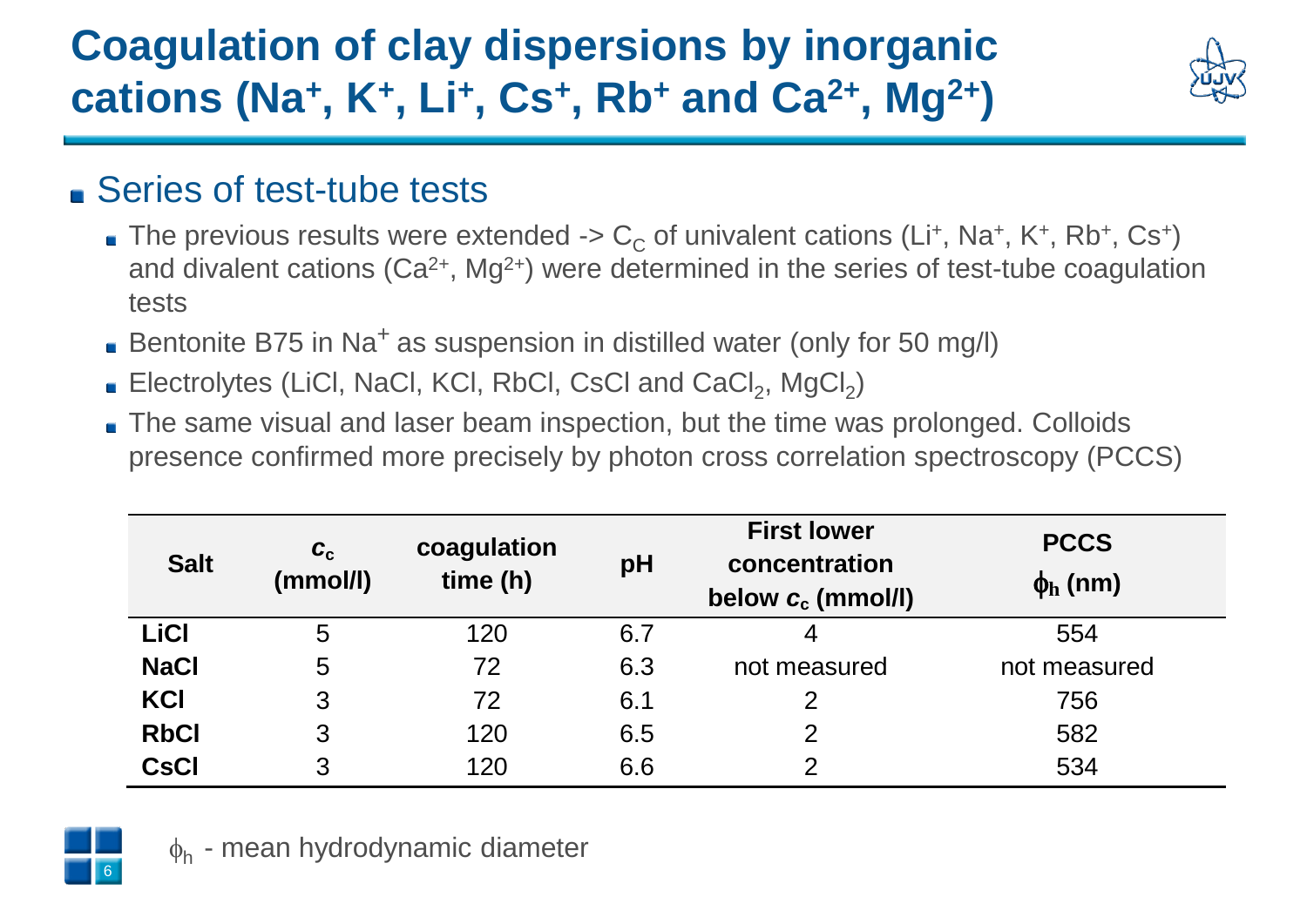## **Coagulation of clay dispersion by inorganic cations (Na<sup>+</sup>and Mg2+) - effect of anions**



### ■ Series of test-tube tests

- $\blacksquare$  The C<sub>c</sub> of Na<sup>+</sup> and Mg<sup>2+</sup> were determined in the series of test-tube coagulation tests
- Bentonite B75 in Na<sup>+</sup> as suspension in distilled water (only for 50 mg/l)
- Different electrolytes (NaCl, NaNO<sub>3</sub>, Na<sub>2</sub>SO<sub>4</sub>, Na<sub>3</sub>PO<sub>4</sub> and MgCl<sub>2</sub>, Mg(NO<sub>3</sub>)<sub>2</sub>, MgSO<sub>4</sub>)

| <b>Salt</b>                     | $\boldsymbol{c}_{\rm c}$<br>(mmol/l)             | $C_{\text{c}(\text{cation})}$<br>(mekv/l) | pH  | <b>First lower</b><br>concentration<br>below $c_c$ (mmol/l) | <b>PCCS</b><br>$\phi$ <sub>h</sub> (nm) |  |
|---------------------------------|--------------------------------------------------|-------------------------------------------|-----|-------------------------------------------------------------|-----------------------------------------|--|
| <b>NaCl</b>                     | 5                                                | 5                                         | 6.3 | not measured                                                | not measured                            |  |
| NaNO <sub>3</sub>               | 6                                                | 6                                         | 6.0 | 5                                                           | 870                                     |  |
| Na <sub>2</sub> SO <sub>4</sub> | 3                                                | 6                                         | 6.1 |                                                             | approx. 1000                            |  |
| Na <sub>3</sub> PO <sub>4</sub> | no coagulation at given phosphate concentrations |                                           |     |                                                             |                                         |  |

| <b>Salt</b>                       | $c_{\rm c}$<br>(mmol/l) | pH  | <b>First lower</b><br>concentration below $c_c$<br>(mmol/l) | <b>PCCS</b><br>$\phi$ <sub>h</sub> (nm) |
|-----------------------------------|-------------------------|-----|-------------------------------------------------------------|-----------------------------------------|
| MgCl <sub>2</sub>                 | $0.5\,$                 | 6.7 | 0.1                                                         | 790                                     |
| Mg(NO <sub>3</sub> ) <sub>2</sub> | 0.5                     | 6.4 | 0.1                                                         | 500                                     |
| MgSO <sub>4</sub>                 | 0.5                     | 6.1 | 0.1                                                         | 476                                     |



 $\phi_h$  - mean hydrodynamic diameter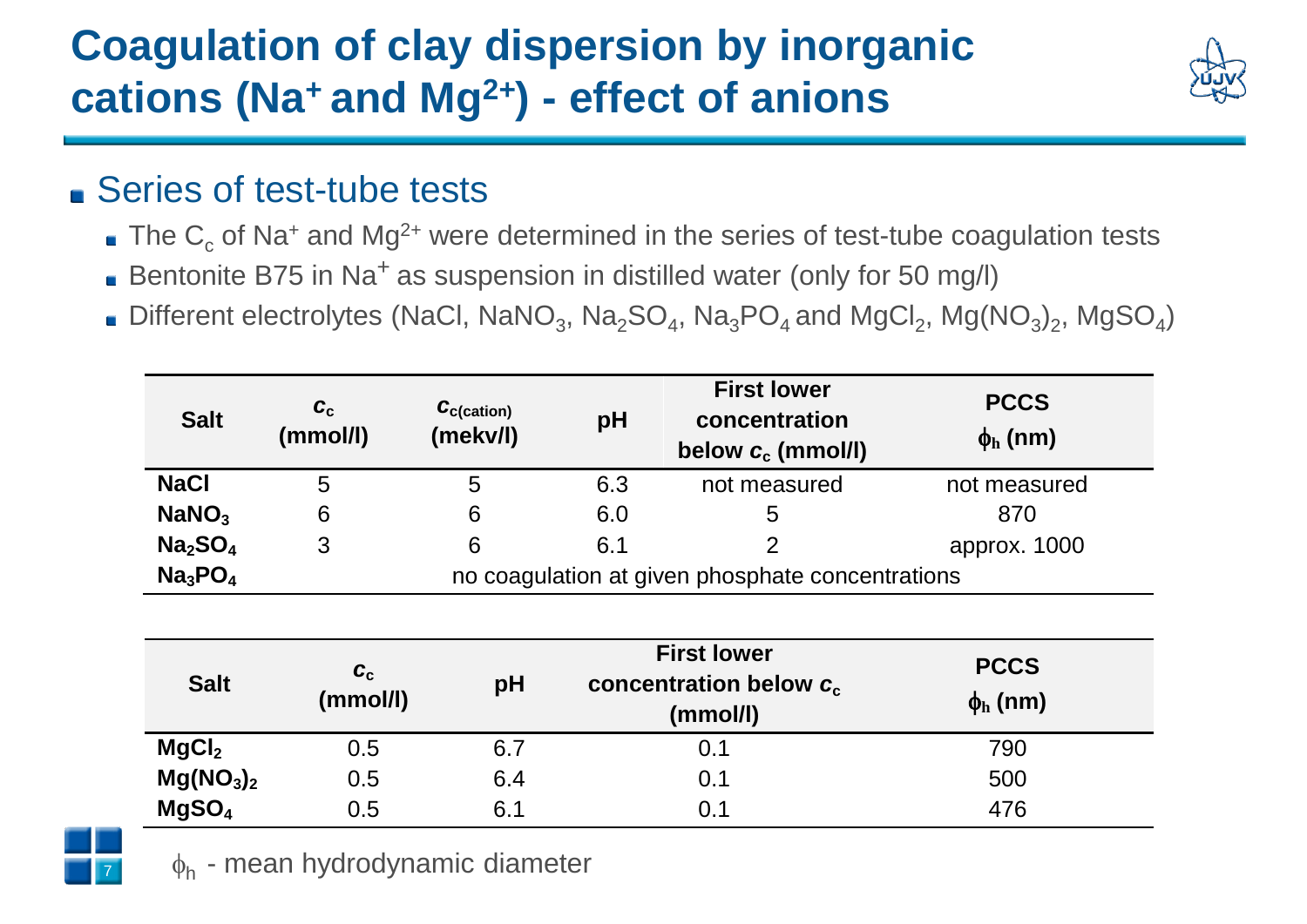# **Coagulation of clay dispersion by inorganic cations (Na<sup>+</sup> , Ca2+) - effect of humic acid**



### ■ Series of test-tube tests

- The  $\textsf{C}_\textsf{c}$  of NaCl and CaCl<sub>2</sub> in presence of HA were determined in the series of test-tube coagulation tests
- Bentonite B75 in Na<sup>+</sup> as suspension in distilled water (only for 50 mg/l)
- HA-12/3 concentrations expressed as mg/l of total organic carbon (TOC)

| <b>Salt</b>       | $c_{c}$<br>(mmol/l) | <b>Humic acid</b><br>(mg/l) | pH  | <b>First lower</b><br>concentration below<br>$c_c$ (mmol/l) | <b>PCCS</b><br>$\phi_{h}$ (nm) |
|-------------------|---------------------|-----------------------------|-----|-------------------------------------------------------------|--------------------------------|
| <b>NaCl</b>       | 20                  | 0.5                         | 6.5 | 10                                                          | not measured                   |
| <b>NaCl</b>       | 50                  | 1                           | 6.3 | 20                                                          | not measured                   |
| <b>NaCl</b>       | 100                 | $\overline{2}$              | 6.4 | 50                                                          | not measured                   |
| CaCl <sub>2</sub> | 0.5                 | 0.5                         | 6.6 | not measured                                                | not measured                   |
| CaCl <sub>2</sub> | 2.5                 | 1                           | 6.2 | 0.5                                                         | 722                            |
| CaCl <sub>2</sub> | 2.5                 | $\overline{2}$              | 6.8 | 0.5                                                         | 530                            |
| CaCl <sub>2</sub> | 2.5                 | 4                           | 6.8 | 0.5                                                         | 496                            |
| CaCl <sub>2</sub> | 2.5                 | 6                           | 7.1 | 0.5                                                         | 482                            |
| CaCl <sub>2</sub> | 2.5                 | 8                           | 7.4 | 0.5                                                         | 427                            |

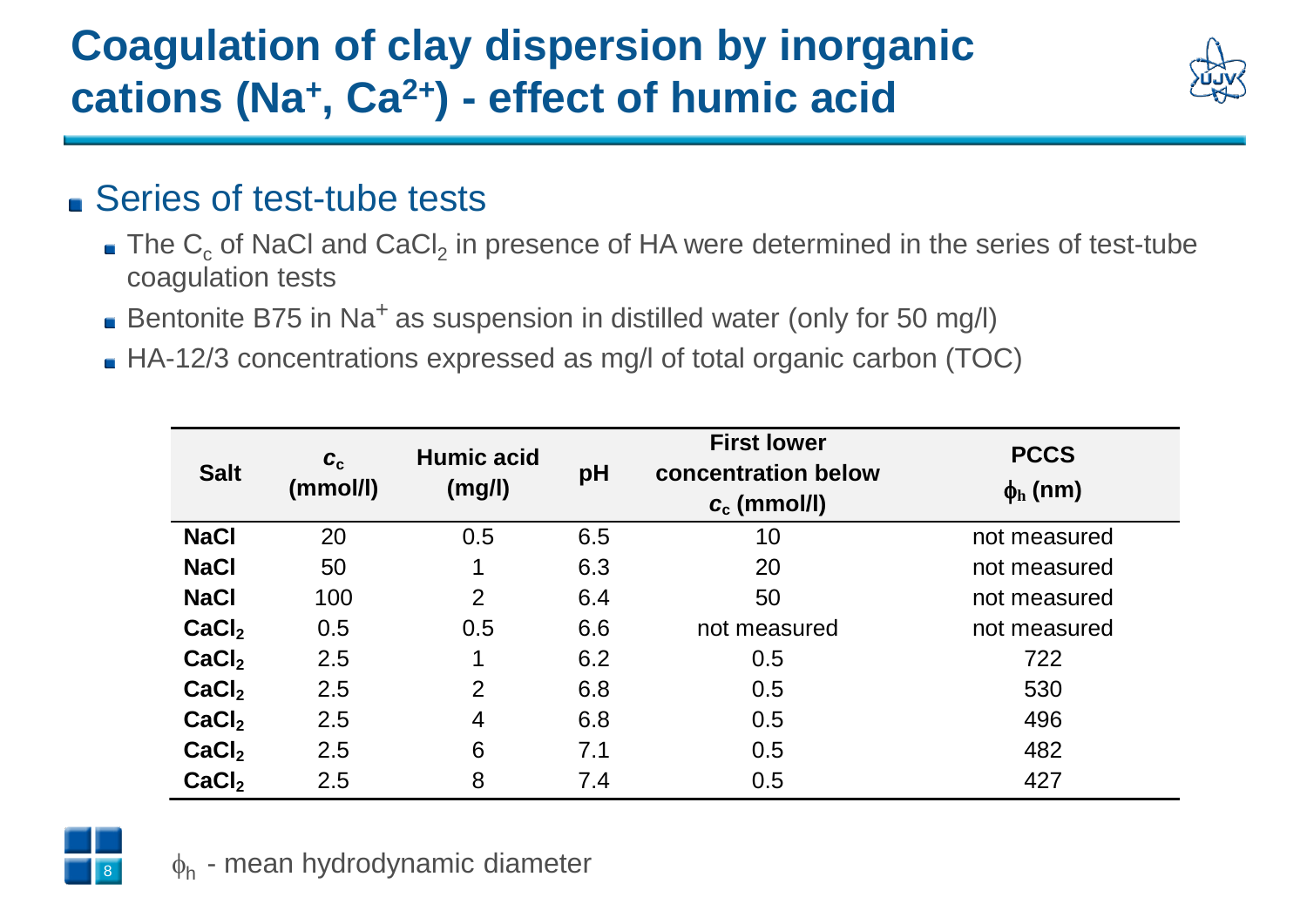## **Coagulation of clay dispersion by inorganic cations (Na<sup>+</sup> , Ca2+) - effect of humic acid**



**Critical concentration [mmol/l]**

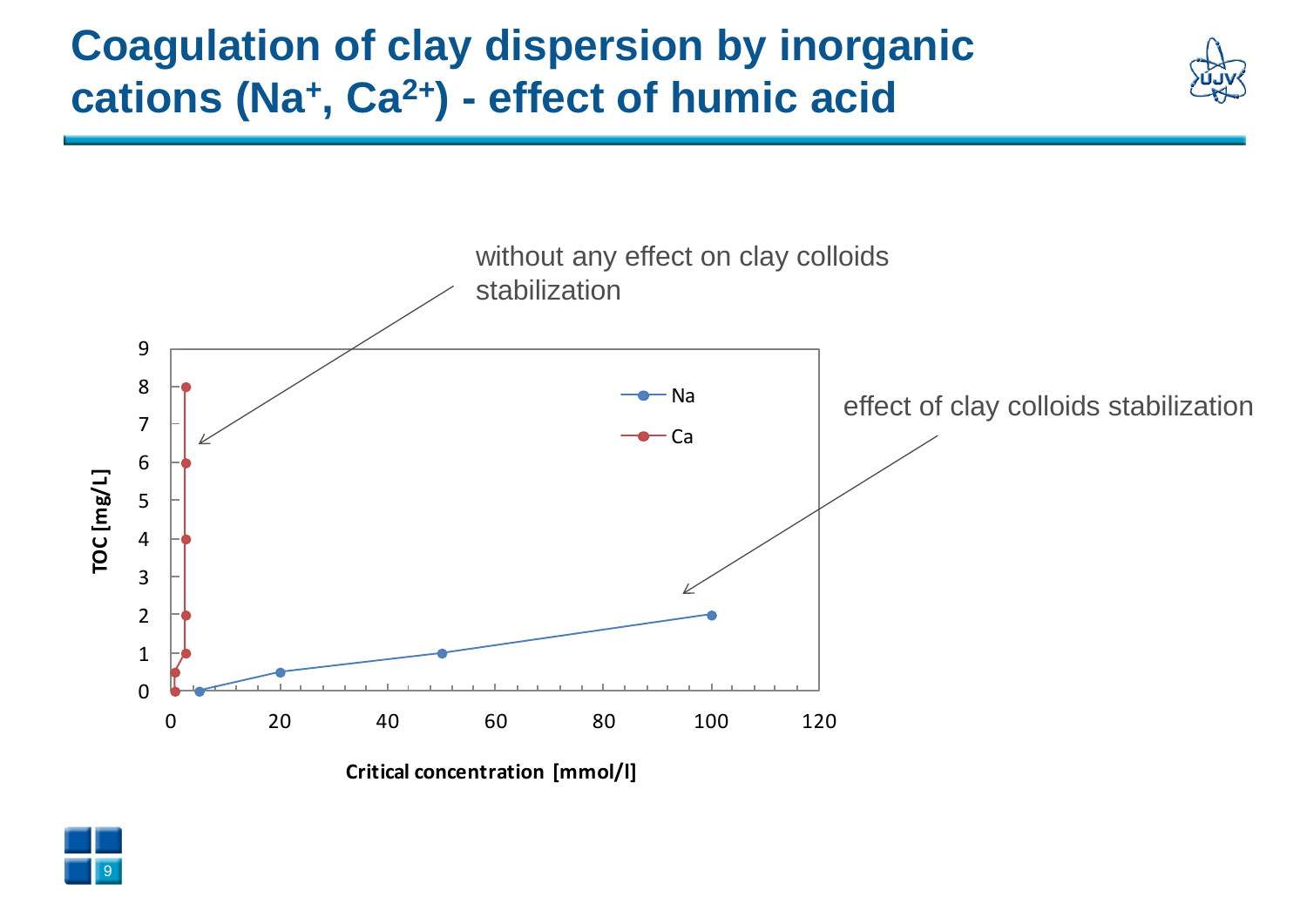# **Coagulation behaviour of clay dispersions in synthetic granitic groundwater (SGW)**



**Comparison of the composition of SGW and the determined**  $C_{\text{C}}$ values of selected ions

|           |      | <b>Concentration in SGW</b> | $c_c$ of selected cation |  |  |
|-----------|------|-----------------------------|--------------------------|--|--|
|           | mg/l | mmol/l                      | mmol/l                   |  |  |
| <b>Na</b> | 10.6 | 0.5                         | 6                        |  |  |
|           | 1.8  | 0.05                        | 3                        |  |  |
| Ca        | 27   | 0.7                         | 0.5                      |  |  |
| <b>Mg</b> | 6.4  | 0.3                         | 0.5                      |  |  |

Synthetic granitic groundwater – composition based on groundwaters from granitic Bohemian Massif 1)

■ Confirmation by coagulation experiments with suspension of purified bentonite B75 in Na<sup>+</sup> and raw bentonite BaM in SGW (three suspensions 500, 50 and 5 mg/l)

The bentonite colloids are not stable in the potential groundwater